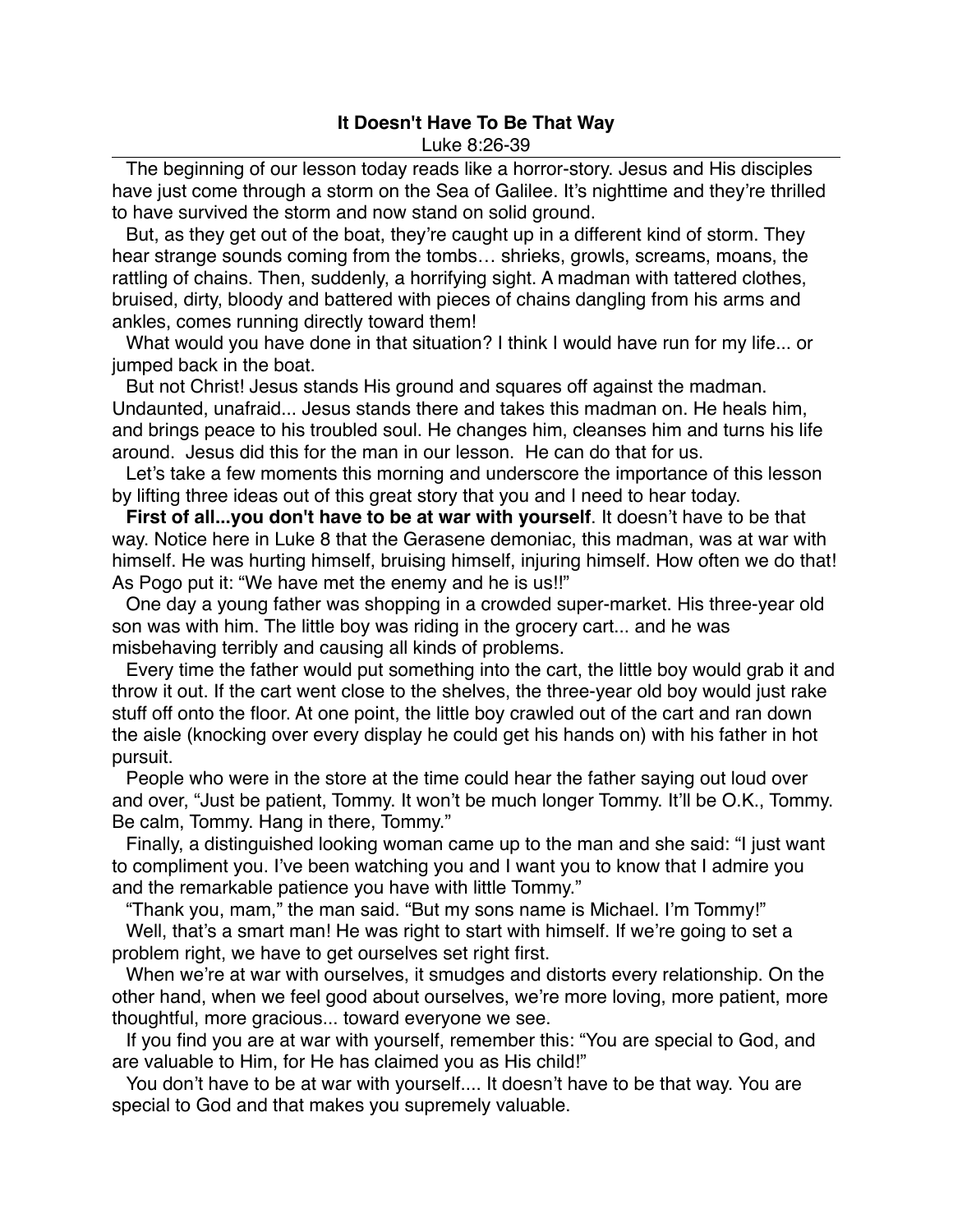**Secondly, you don't have to be at war with other people**. It doesn't have to be that way. In Luke 8, Legion, the madman, was very much at war with other people. He'd been cast out of society… chained, shackled, exiled to the tombs, constantly doing battle with other people. In our lesson he runs toward Jesus looking for a fight. It's amazing how crossways and estranged and hostile people can get!

20/20 did a program called "Neighbors at War"… showing how next-door neighbors battle one another, fight one another, fuss at one another, sue one another, and sometimes even shoot one another because of a barking dog, a noisy power tool or a bouncing basketball.

When will we ever learn? When will we ever strive to befriend one another, to respect one another, to love one another?

Perhaps you've heard this true story about a young man from a wealthy family who was about to graduate from high school. It was the custom in that affluent neighborhood for the parents to give the graduate an automobile.

"Bill" and his father had spent months looking at cars… and the week before graduation they found the perfect car. Bill was certain that on graduation night that car would be his.

After the graduation ceremonies, Bill's father handed him a gift-wrapped Bible! Bill was so furious that he threw the Bible down and stormed out of the house. He and his father never spoke again, never saw each other again. His parents tried to reach him, but Bill refused to speak to them or see them… or read their letters.

When his father died, Bill came home. One night, as he sat and went through his father's possessions, he came across the Bible his father had given him for graduation.

Bill brushed away the dust and opened it to find a cashier's check…dated the day of his graduation – in the exact amount of the car they had chosen together!

Sad, isn't it? And tragic. We don't have to be at war with other people. It doesn't have to be that way!

**And finally, you don't have to be at war with God**. It doesn't have to be that way. In Luke 8, Legion is also cut off from God. "What have you to do with me? Don't torment me," he says to Jesus.

Carl Michalson, a brilliant young theologian who died in a plane crash some years ago, told about playing with his young son one afternoon. They were tussling playfully on their front lawn when Dr. Michalson accidentally hit the young boy in the face with his elbow.

It was a sharp blow full to his son's face. The little boy was stunned by the impact of the elbow. It hurt… and he was just about to burst into tears. But then, he looked into his father's eyes and instead of anger or hostility, he saw there his father's sympathy and concern; he saw there his father's love and compassion.

Then, instead of exploding into tears, the little boy burst into laughter. What he saw in his father's eyes... made all the difference!

This is one of the reasons Jesus is so important to us. Through Him we see into our Father's eyes! When we look toward Jesus we see what God is like and what God wants us to be like!

Jesus shows us the love, compassion, concern and empathy of God – so that we don't need to be at war with Him. The good news of our faith teaches us that God looks at us not with angry, vengeful, condemning eyes, but with the eyes of love.